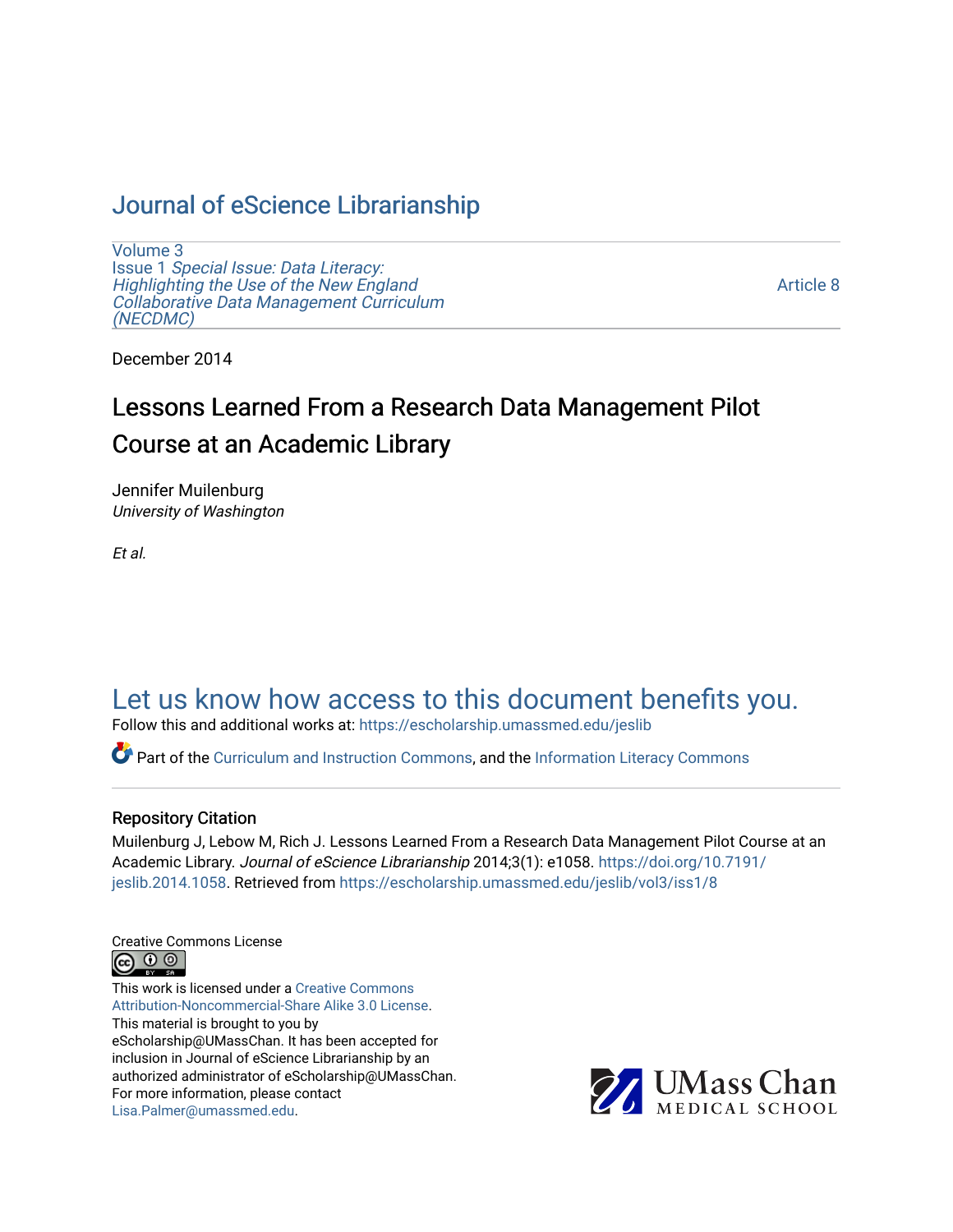

Journal of eScience Librarianship

putting the pieces together: theory and practice

# **Lessons Learned From a Research Data Management Pilot Course at an Academic Library**

Jennifer Muilenburg, Mahria Lebow, Joanne Rich

University of Washington, Seattle, WA, USA

### **Abstract**

#### *Setting and Objective*

From January-March 2014, three librarians from the University of Washington (UW) taught a course in research data management as a pilot for the New England Collaborative Data Management Curriculum (NECDMC). The goals of the workshops were to a) pilot the NECDMC curriculum to see how effective it was as an out-of-the box solution for teaching research data management (RDM), and b) to gauge interest in an RDM class among certain UW student populations, and c) to teach UW's first RDM workshop offered to non-librarians.

#### *Design and Methods*

The NECDMC consists of 7 modules that can be taught independently or as a series. UW decided to teach all seven modules consecutively, as one-hour long weekly workshops. Each module included a lecture and activity or discussion. We taught at one location on upper campus, and live-streamed

#### **Introduction**

In fall 2013, librarians at the Lamar Soutter Library at the University of Massachusetts Medical School put out a call for participants to pilot the New England Collaborative Data Management Curriculum (NECDMC) ([http://](http://library.umassmed.edu/necdmc/join) [library.umassmed.edu/necdmc/join\),](http://library.umassmed.edu/necdmc/join) which was developed by UMass and several other the lecture to another location in the Health Sciences Library. Each module was assessed at the end of the class.

#### *Results*

Interest in a research data management class is high; however, retention for a noncredit, 7-week class is low. Individual assessments show that students thought the content was important and well-delivered.

#### *Conclusions*

Based on registration, graduate students at UW in many disciplines are interested in learning research data management skills. A non-credit, 7-week class had low retention; another type of class structure might increase retention. The NECDMC curriculum is an excellent framework, but modification to individual modules are necessary to provide a thorough and localized curriculum specific to one institution.

libraries in the New England Region (the full list is available online, [http://](http://library.umassmed.edu/necdmc/index) [library.umassmed.edu/necdmc/index\).](http://library.umassmed.edu/necdmc/index) The curriculum was designed "to address universal data management best practices for health sciences, science, and engineering students at the undergraduate and graduate levels" ([http://library.umassmed.edu/necdmc/](http://library.umassmed.edu/necdmc/index) [index,](http://library.umassmed.edu/necdmc/index) accessed 4/23/14). The Data Services

**Correspondence to** Jennifer Muilenburg: jmuil@uw.edu **Keywords:** research data management curriculum, academic libraries, instructional design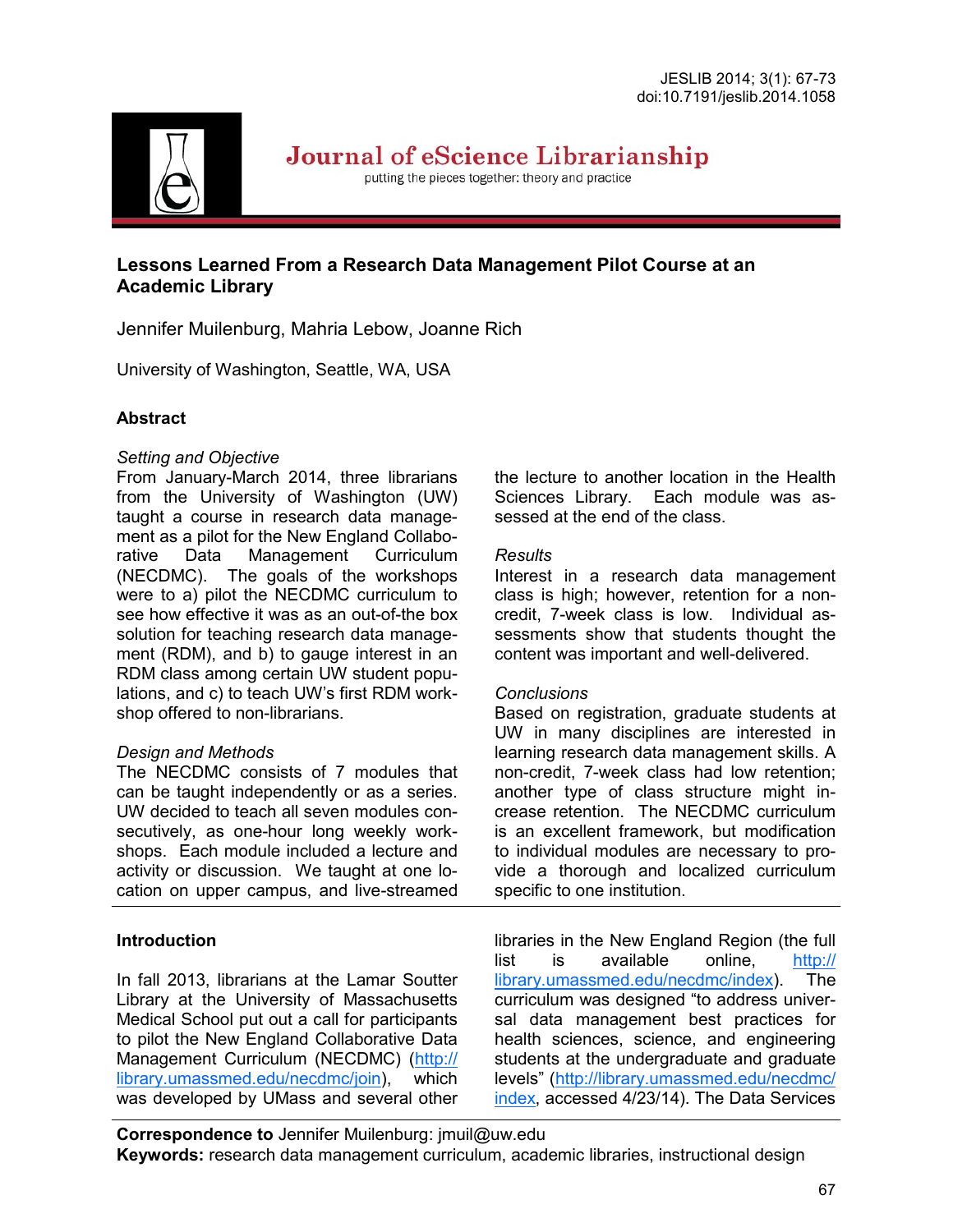Curriculum and Communications Librarian at the University of Washington (UW) had been in the process of developing research data management (RDM) modules for library staff, and was working on broadening the content from a top-level introduction to a more in-depth approach. When the call for pilot participation was announced, UW data librarians decided to participate as a pilot site and offer the class to students instead of librarians, with the thought that a later iteration would be created for library staff.

The University of Washington is a public research university located in Seattle, WA, with a 2014 enrollment of about 44,000. The UW Libraries employ approximately 115 librarians, 1.5FTE of whom were dedicated to research data management at the time of the pilot. The Data Services Curriculum and Communications Librarian worked with the National Network Libraries of Medicine, Pacific Northwest Region, Regional Technology Coordinator to develop the NECDMC pilot.

#### **Background**

In 2009, UW Libraries Administration appointed a planning group to evaluate the need for data management support on campus. Based on that report, a Data Services Coordinator was hired, a Data Services Team was formed in 2010, and the Libraries Data Services Program was born. The original focus was on outreach and providing support to researchers for new data management planning requirements from funding agencies. Based on the results of a 2012 survey and interviews of UW researchers to identify priorities for data management support, a .5 FTE Data Curriculum and Communications Librarian was hired to provide instruction and marketing surrounding the services provided by the Libraries. In 2014, a proposal for an institutional data repository was approved, and a Repository Librarian and two graduate students were hired, and the Data Services Program officially became the Data Services Unit.

#### **Content of Course**

There are seven modules to the NECDMC:

- 1. Overview of Research Data Management
- 2. Types, Format, and Stages of Data
- 3. Contextual Details Needed to Make Data Meaningful to Others
- 4. Data Storage, Backup, and Security
- 5. Legal and Ethical Considerations for Research Data
- 6. Data Sharing and Reuse Policies
- 7. Archiving and Preservation

Modules could be taught as stand-alone sessions or used to provide a framework for a series. Each module in the curriculum came with a lesson plan, a PowerPoint presentation, supporting notes used to create the PowerPoint, and one to three content-related activities. Additionally, there were a number of research case studies from a range of disciplines provided in the curriculum that can be drawn on for use in the module-based activities.

#### **Structure of Course**

UW librarians designed a seven-week course around the seven modules. The structure of each weekly session was to begin each class with questions and a lecture (30 minutes); then activities and discussion (30 minutes). Lectures took place in two locations: the primary location on UW's main campus, where lectures were delivered, and streamed via Adobe Connect to a satellite location in the UW Health Sciences Library (HSL). The primary location was in the undergraduate library, with two librarians on hand: one delivering the lecture and activity, the other handling the technology and questions from the satellite location. At the remote site at HSL, there was both a health sciences librarian and a student technology assistant on hand. Lectures were viewed via Adobe Connect, then the livestream was turned off. Activities and discussion were administered independently at both locations. The decision to have two concurrent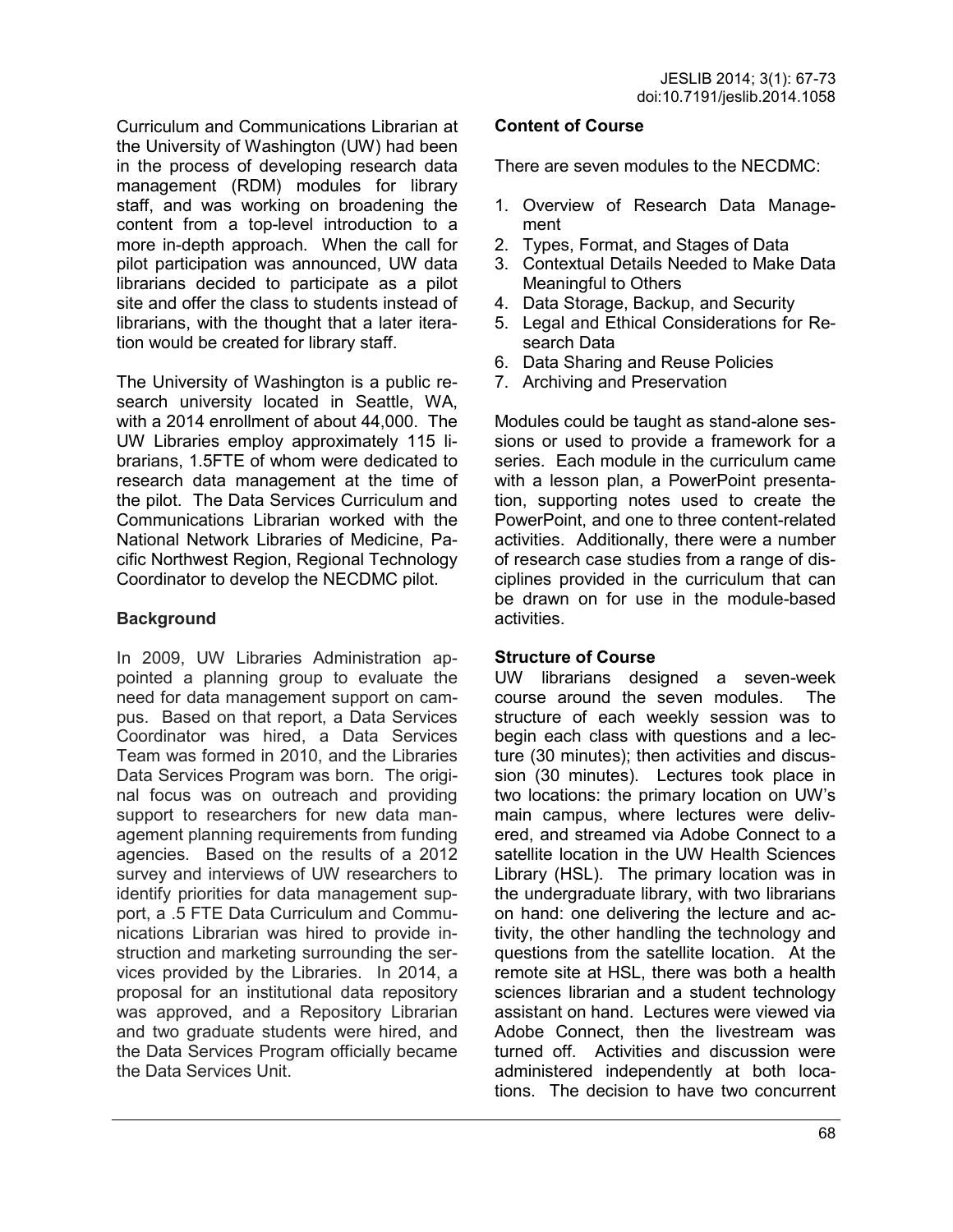**Table 1:** Departments of registrants.

| <b>Biology</b>                                 | 4              |
|------------------------------------------------|----------------|
| Engineering                                    | 6              |
| Epidemiology                                   | 3              |
| <b>Information School</b>                      | 7              |
| Librarians                                     | 7              |
| Medicine                                       | $\overline{2}$ |
| Nursing                                        | 7              |
| <b>Other Health Sciences</b>                   | 3              |
| <b>Public Health</b>                           | 5              |
| School of Environmental<br>and Forest Sciences | 7              |
| Undergraduates                                 | 2              |
| Other                                          | 25             |

sessions was made due to the size of the campus, and a desire to reach students from as many disciplines as possible.

The session began the third week of the winter quarter, with the intent that students would be settled into the new quarter, and with class starting before midterms and completed before finals.

# **Recruitment**

The instructing librarians developed email marketing for the course (Appendix A), which was given to liaisons to adapt and distribute to the College of Engineering, the College of the Environment, the Center for Social Science Computation and Research, Health Sciences, and the Information School. Librarians began sending out emails in mid-December, and within a few days registration exceeded the capacity of the designated classroom (30 people). Registration continued to grow, was capped at 78 students and an alternative room was chosen that would accommodate more students. Given the overwhelming response, the decision was made to divide the groups

into two locations, with the larger group attending class in the undergraduate library on campus, and a satellite group viewing a livestreamed lecture at the Health Sciences Library (HSL). In addition to promotional emails, HSL also distributed print and electronic flyers, and presented information to the HSL Graduate & Professional Student Library Advisory Committee.

Registrants were primarily students, but included 2 health sciences faculty and 2 health sciences staff, as well as two additional UW Libraries staff. However, the vast majority of the 78 people who responded to the original email were graduate students; 2 identified as undergraduates, and 7 were employed by the UW Libraries. Not every student had an identified department, but a partial breakdown is shown in Table 1.

#### **Course Technology**

Live streaming of the PowerPoint slides and lecture audio between the two campuses was accomplished using Adobe Connect. This software also enabled real-time chat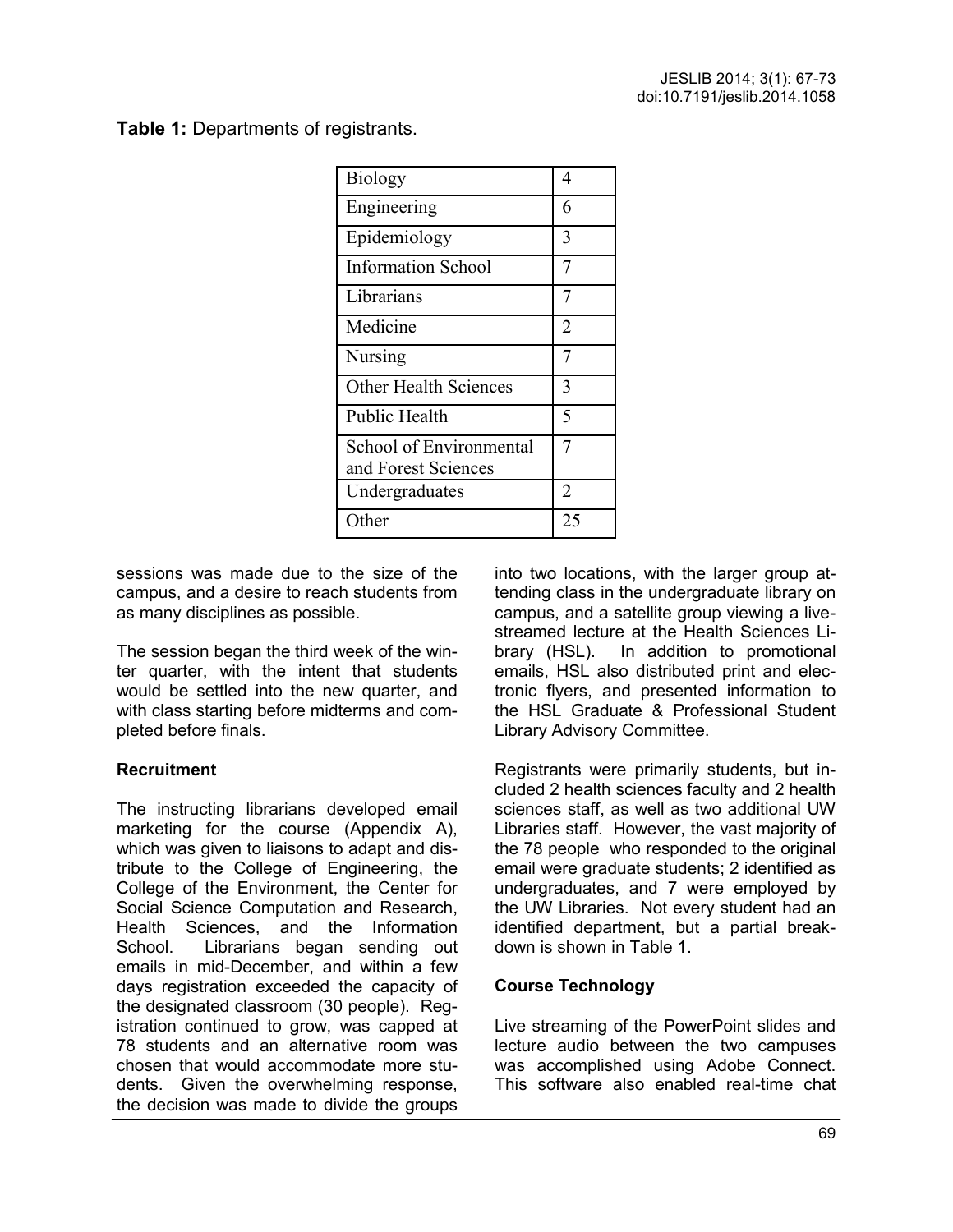|           | NECDMC module                                                            | <b>UW Pilot Module</b>                                                                      | Proposed Future Modules                                |
|-----------|--------------------------------------------------------------------------|---------------------------------------------------------------------------------------------|--------------------------------------------------------|
| Session 1 | Overview of Re-<br>search Data Manage-<br>ment                           | Overview of Research<br>Data Management                                                     | 1. Overview of RDM<br>(optional)                       |
| Session 2 | Types, Formats and<br><b>Stages of Data</b>                              | Types, Formats and<br><b>Stages of Data</b>                                                 | 2. Data: types, formats, stag-<br>es and metadata      |
| Session 3 | <b>Contextual Details</b><br>Needed to Make Data<br>Meaningful to Others | <b>Contextual Details</b><br>Needed to Make Data<br>Meaningful to Others<br>(aka, Metadata) | (combined with above)                                  |
| Session 4 | Data Storage, Backup<br>and Security                                     | Data Storage, Backup<br>and Security                                                        | 3. Data security, legal and<br>ethical considerations  |
| Session 5 | Legal and Ethical<br>Considerations for<br>Research Data                 | Legal and Ethical Con-<br>siderations for Research<br>Data                                  | (combined with above)                                  |
| Session 6 | Data Sharing & Re-<br>use Policies                                       | Data Sharing & Reuse<br>Policies; Archiving and<br>Preservation                             | 4. Data Sharing & Reuse;<br>Archiving and Preservation |
| Session 7 | Repositories, Archiv-<br>ing and Preservation                            | Creating a Data Man-<br>agement Plan with<br>DMPTool, Introduction<br>to EZID and ORCID     | (combined with above)                                  |

**Table 2:** Content of modules: original, revised, and proposed.

between the librarians at both locations and video capture of the lecture.

The classroom management software Canvas was used to create an accompanying site for the course. On the course page we were able to post the syllabus and all the materials used for the class: reading lists, lecture content and PowerPoint slides, audio recordings of the lectures, homework, and case studies were all accessible. For this pilot project we did not use any features of Canvas to interact with students enrolled in the course.

#### **Lectures**

The lectures as provided by NECDMC are intended to be used out-of-the-box. Each module includes a lecture via PowerPoint, an accompanying text document with background information used to develop the slides (frequently from more than one contributor), example case studies, data management plans, and associated activities designed to illustrate the module's content.

The co-teachers of the UW course decided the seven-week course would be best served by enhancing the provided NECDMC content by editing for importance, clarity, cohesion, local emphasis and convention, and institutional procedures. The first module is a broad overview of research data management concepts, and as such did not need significant editing, but the following six modules were each edited by one or more of the instructors.

Editing for clarity of content required several hours of work for each module. For each class session, one of the two teaching librarians took the lead, with the other helping with revisions and serving as technical support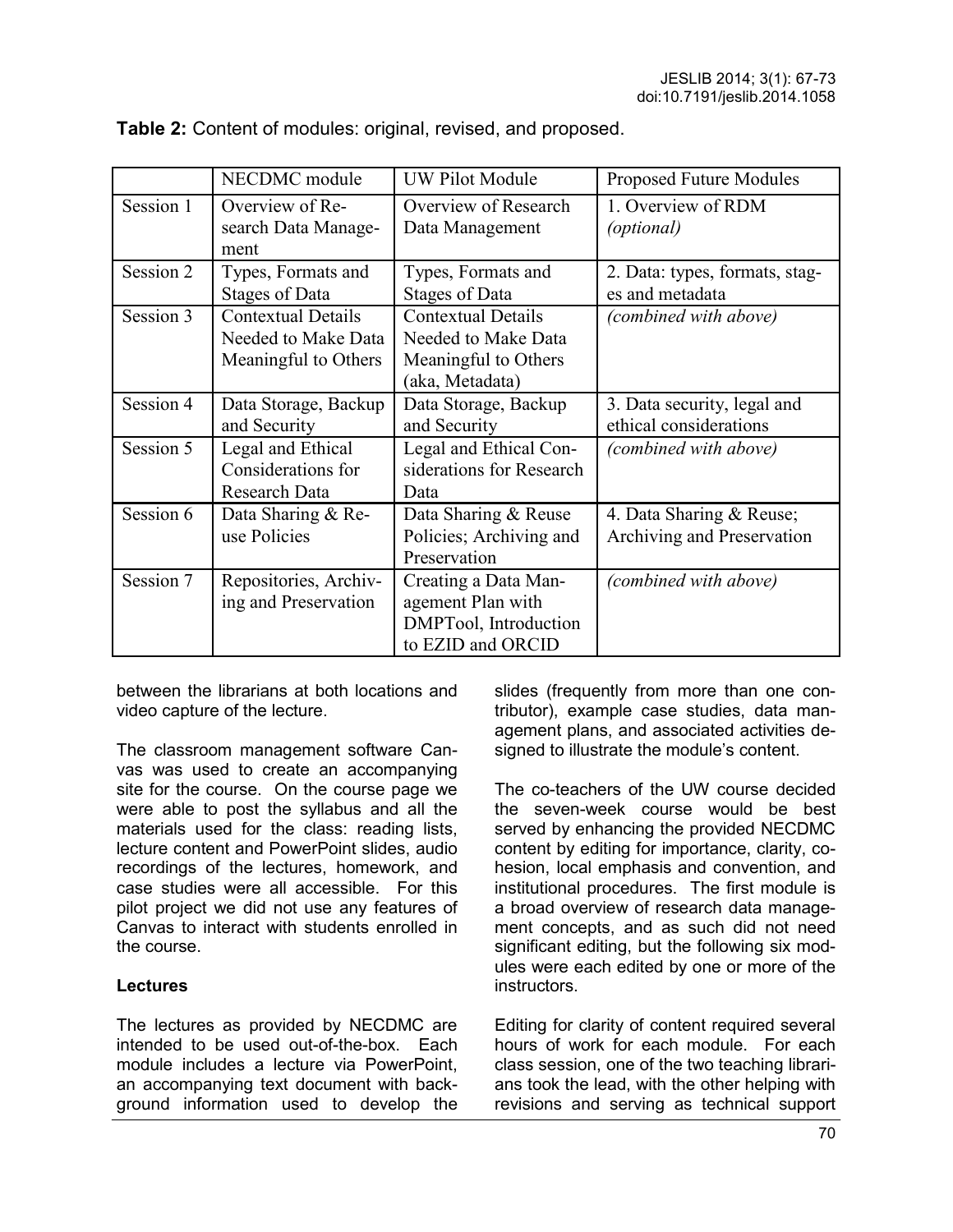during class time. Time needed to revise each module varied, but a minimum of three hours and a maximum of six hours were needed for each module. Additionally, for some modules (metadata, data storage, legal, and ethical considerations), local experts were brought in to consult on the content, and in some cases suggested additions, subtractions, and other modifications. This allowed the lectures to be customized for maximum effectiveness from both a timeliness and local perspective. Local experts were also in attendance for two sessions, so they could participate in the lecture and answer questions from those in attendance.

Overall, a significant amount of time was spent on the modification of each module. Although the lectures are intended to be used out-of-the-box, edits for currency and continuity between modules and local information enhance the effectiveness of the lecture series. This is in no way meant to minimize the helpfulness of the NECDMC content; it is a well-organized curriculum that is suited to wide use. The customization piece is a large and time-consuming one, however, and other instructors using the curriculum should take that time into consideration when planning to teach beyond Module 1. Examples of the UW modifications are seen in Table 2.

During the last weeks of the pilot, the instructors realized the last two sessions (data sharing and reuse, and repositories, archiving and preservation) were both the lightest in terms of out-of-the-box content, and were so closely related thematically that they could be easily combined. The two were combined into one lecture, which left the final week's session open for a hands-on period where students explored some of the tools discussed during the lectures, such as EZID, ORCID, and DMPTool.

#### **Readings & Hands-on Activities**

NECDMC provides a list of reading materials and videos to accompany each module.

Since this was a non-credit class, however, the instructors wanted to keep the homework load light. To do this, each reading that was suggested in the curriculum was examined, and instructors selected the most concise and current readings and/or videos. Additional readings or substitutions were included.

The instructors also utilized the exercises and case studies from the provided materials. However, the NECDMC modules are intended to be presented during a 90 minute session. Since this class was designed to have 60 minute sessions, the instructors pared down the number of exercises to just 1 or 2 during each class period. For the case studies used to complete the exercises, the teachers selected from NECDMC the ones we thought were the most easily understood by students from a wide range of disciplinary backgrounds. The same case studies were used to illustrate concepts in more than one module, figuring the students would already have command of what happened in the case study, and could save class time by not having to read new material.

#### **Successes**

The Canvas site created for the class proved worthwhile, providing a good central location for all class materials. Holding the class concurrently at two sites generally went well, and live-streaming of the lecture was effective for 6/7 of the sessions. This is no small feat, considering we were our own for technical support for software and were in charge of many pieces of hardware (two computers, projectors, campus WIFI, microphone) and software (Adobe Connect, PowerPoint, Google Docs).

One of the highlights of the pilot was the discussion time amongst the students. They were able to learn from one another's past experiences, share strategies they are currently using for various data management related tasks, discuss priorities in the research data lifecycle, and share stories of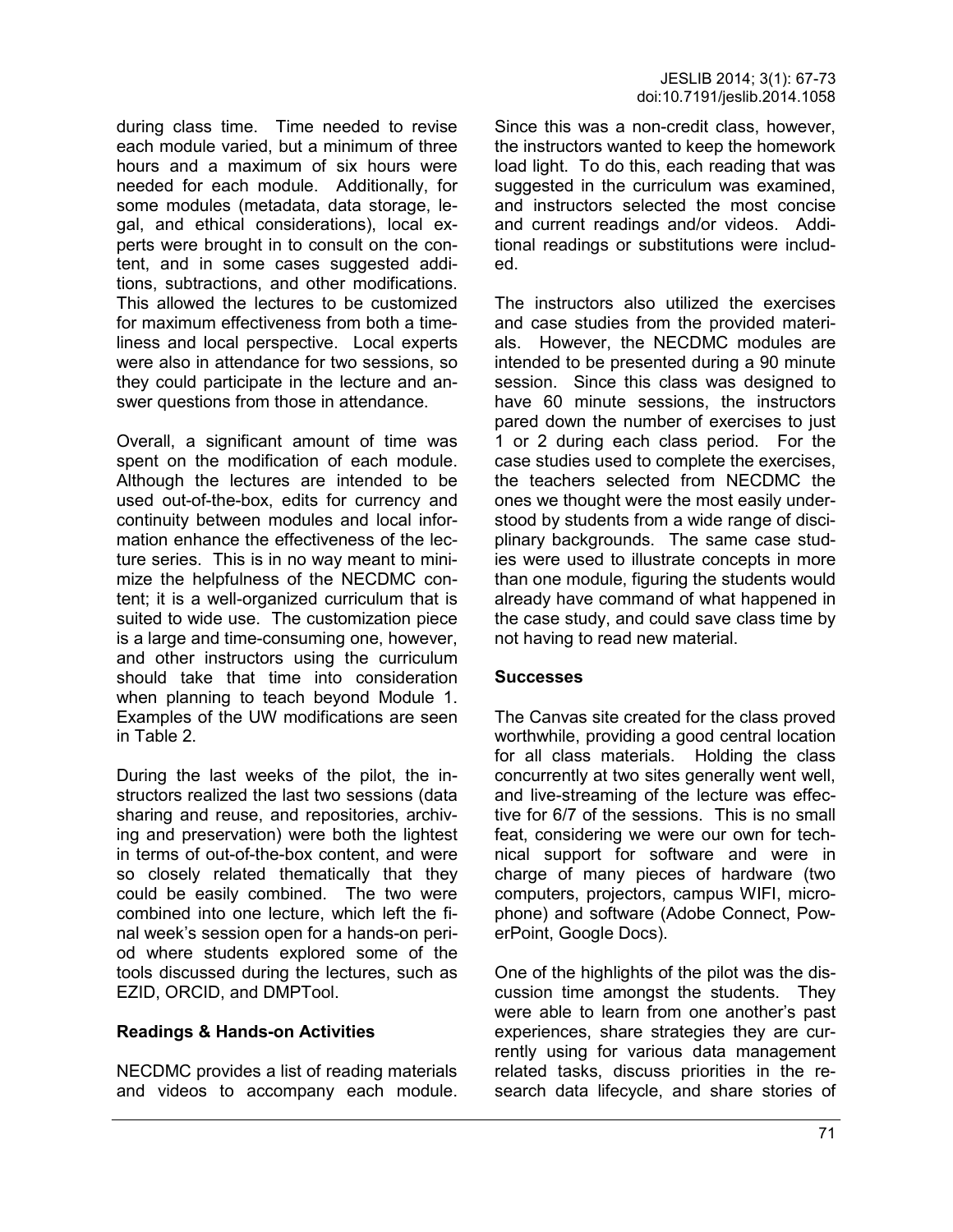| Date      | Attendees @ OUGL | Attendees @ HSL | <b>Total Attendees</b> |
|-----------|------------------|-----------------|------------------------|
| 1/22/2014 | 14               |                 | 29                     |
| 1/29/2014 | 13               |                 | 22                     |
| 2/5/2014  |                  |                 | 11                     |
| 2/12/2014 |                  | 10              | 18                     |
| 2/19/2014 |                  |                 |                        |
| 2/26/2014 |                  |                 | 6                      |
| 3/5/2014  |                  |                 | 6                      |

#### **Table 3:** Class attendees.

RDM gone wrong. The discussions also provided the librarians with insight into the data management issues that interested or troubled the students the most, thus providing material for improving upon the curriculum.

Overall, student feedback surveys indicated medium-to-high satisfaction with all of the sessions. The greatest number of suggestions emerged around the sessions on metadata and security, with students asking for more content.

#### **Issues & Problems**

One entire lecture did not stream or record audio. Without dedicated technical support from someone who was not also teaching the class, extra time was needed before each session to make sure everything was going to run.

Retention was another issues for the class. As previously stated, 78 students registered for the class by the end of December 2013. By mid-January 2014, when the class began, 35 students attended the first session (combined between the two locations). Subsequent attrition was a problem (Table 3). This retention issue follows pretty closely the retention for MOOC's: Educause states that around 5% of students who enroll for a MOOC actually complete the class ([http://](http://www.educause.edu/ero/article/retention-and-intention-massive-open-online-courses-depth-0) [www.educause.edu/ero/article/retention](http://www.educause.edu/ero/article/retention-and-intention-massive-open-online-courses-depth-0)-and[intention](http://www.educause.edu/ero/article/retention-and-intention-massive-open-online-courses-depth-0)-massive-open-online-courses[depth](http://www.educause.edu/ero/article/retention-and-intention-massive-open-online-courses-depth-0)-0, accessed 7/14/14). Although this class wasn't a traditional MOOC, multiple students expressed that they believed they didn't have to come to class because the materials were online. The intention with Canvas was that those materials would be supplemental to in-class learning, but it was discovered that that is not how the students perceive a Canvas site. A minimum of 10 students would better foster conversation around personal experience, the case studies, and Q&A on lecture topics.

# **Suggestions for Improvement**

The one lecture that would not stream threw the offsite instructors into a minor scramble. Luckily, all documents were shared on a google docs site so the remote instructors could access the materials. Since only one presenter was experienced in the content delivery, it left the entire remote class session without a lecture. Ideally, all instructors should be conversant with the lecture material.

There were also redundancies among some of the module lectures. While believing that repetition is a good thing, instructors also decided to combine two lectures (storage and backup, and archiving and preservation) into one lecture. For future iterations, additional combinations would work well, such as combining modules 2-7 (skipping the introductory material) into three, 90-minute sessions, potentially with a fourth for hands-on time with some of the tools described in the class.